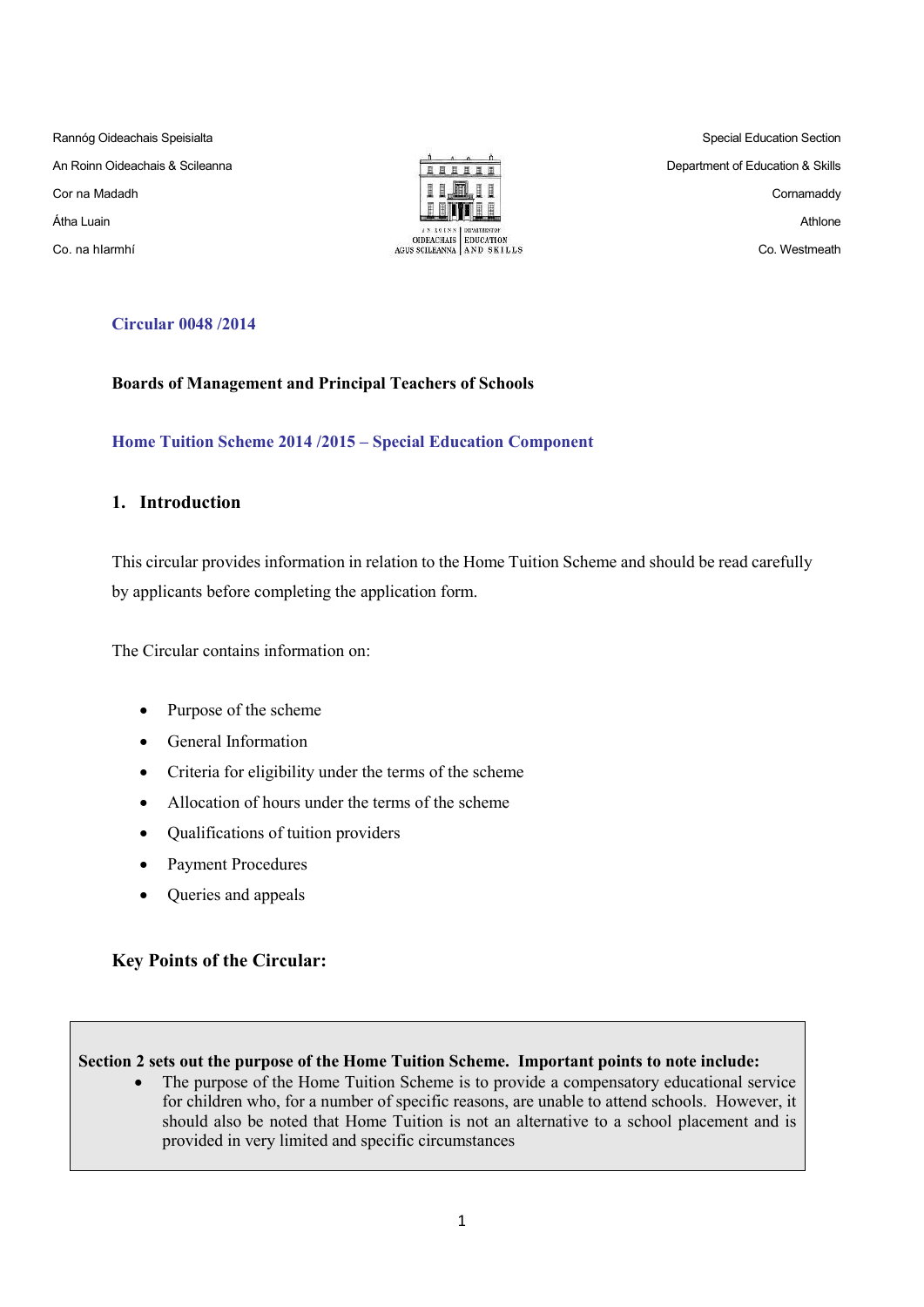## **Section 3 provides general information in relation to the scheme. Applicants should note the following:**

- Home Tuition is a compensatory educational provision only
- Information supplied will be shared between various Government Departments
- Unused hours from one week cannot be transferred to another week
- Seeking a school placement and the enrolment of a child in school is the responsibility of the parent/guardian
- Where a parent/guardian has failed to enrol a child in an identified school placement, Home Tuition will not be provided
- The role of the Special Educational Needs Organiser in the context of the Home Tuition Scheme

## **Section 4 sets out the Criteria for eligibility under the 3 categories of the scheme.**

- Pupils with a significant medical condition which is likely to cause major disruption to school attendance
- Children with special educational needs seeking an educational placement
- Children aged between 2.5 and 3 with a diagnosis of autism

## **Section 5 sets out the hours which are allocated under each category.**

- Applicants should note the number of hours which are allocated under each category
- Applicants should also note that allocations to siblings will be on a combined basis. Cases for separate allocations can be considered on a case by case basis.

## **Section 6 provides information on the qualifications of tuition providers.**

- It is a condition of the scheme that tutors are fully qualified teachers who are registered with the Teaching Council of Ireland or whose application for registration has been accepted by the Teaching Council of Ireland
- Where an applicant cannot source a fully qualified teacher the Department may consider the engagement of a person who is registered with or whose application for registration has been accepted by the Teaching Council and who has a degree (minimum Level 7 of the National Framework of Qualifications) in a relevant area
- Parents/Guardians are not permitted to act as tutors for their children under the Scheme

#### **Section 7 provides information on the Vetting Arrangements for tutors.**

- All tutors must be vetted
- All tutors must submit a completed Form of Undertaking and Statutory Declaration

#### **Section 8 provides information on Child Protection issues.**

## **Section 9 provides information relating to the payment of the Home Tuition grant.**

It should be noted that under no circumstances will home tuition funding be back dated

## **Section 10 provides contact details for queries and appeals in relation to the scheme.**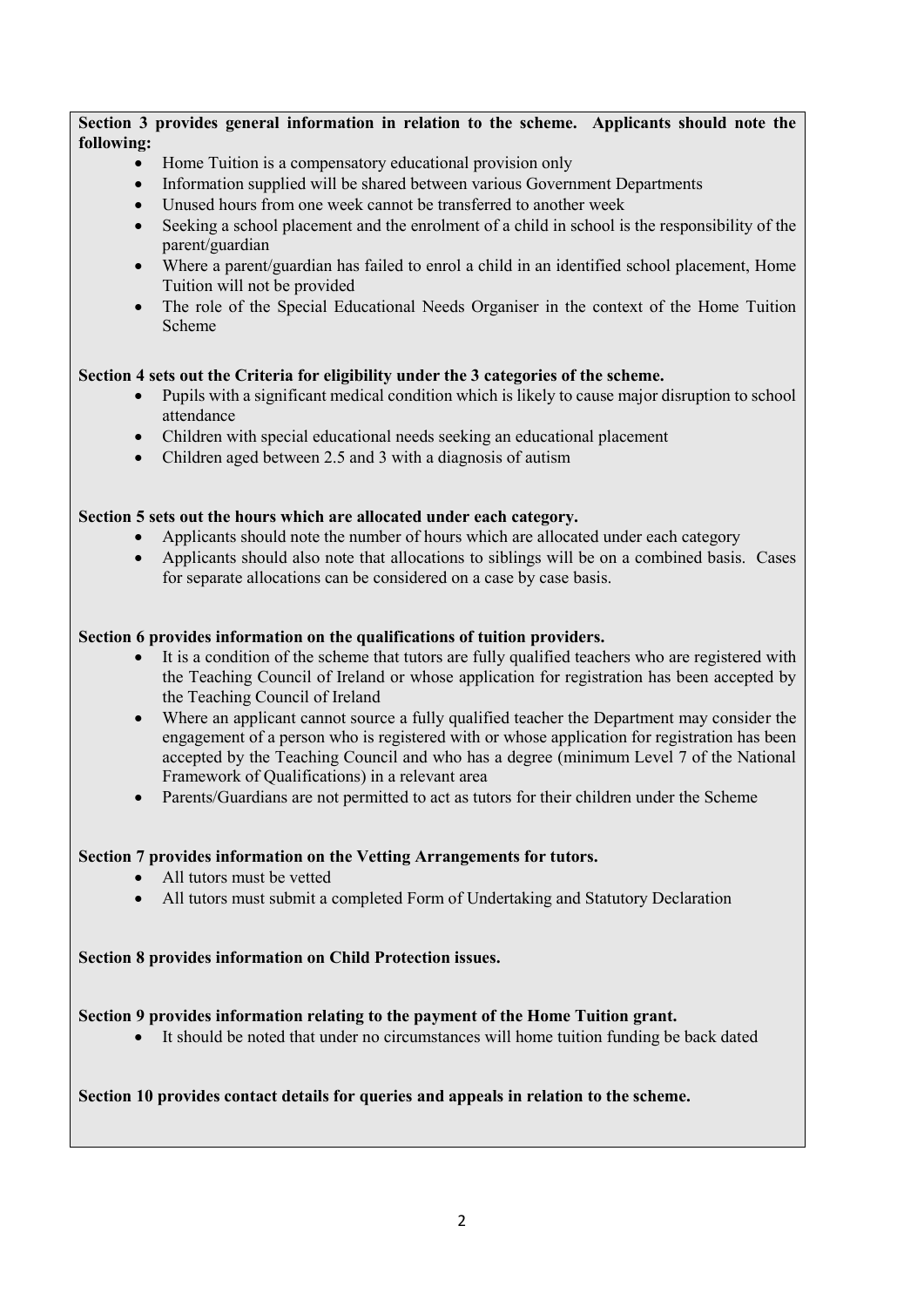**We ask applicants for Home Tuition in the 2014/2015 school year to return application forms to us by 15th August 2014.**

### **2. Purpose of the scheme**

The purpose of the Home Tuition Scheme is to provide a compensatory educational service for children who, for a number of reasons such as chronic illness, are unable to attend school. The scheme also provides a compensatory educational service for children with special educational needs seeking an educational placement. Provision is also made for early educational intervention for children with autism

The preferred approach is that children are educated in school settings where children may have access to fully qualified teachers, individualised education programmes, special needs assistants, school curriculum with the option, where possible and appropriate, of full or partial integration and interaction with other pupils. Home Tuition is intended as an interim provision only for children for whom a placement is not available and should **not** be regarded as an optional alternative to a place in school.

Home tuition under this scheme is sanctioned under the following 3 categories:

# **Category (a) Pupils with a significant medical condition which has or is likely to cause major disruption to their attendance at school on a continuing basis.**

Tuition is provided in this category for pupils who are enrolled in school who:

- (i) Cannot attend school at all or
- (ii) Are absent for a significant proportion of the school year and where the degree of absence is such that without supplementary instruction the pupil is unlikely to be able to perform academically at the level appropriate to his/her level of ability.

#### **Category (b) Children with Special Educational Needs seeking an educational placement**

Tuition is provided in this category, as an interim measure, until a school placement has been identified. This category includes children from the age of three who have been diagnosed with an Autism Spectrum Disorder (ASD), based on ICD 10, DSM IV or DSM V, and who cannot access a school placement.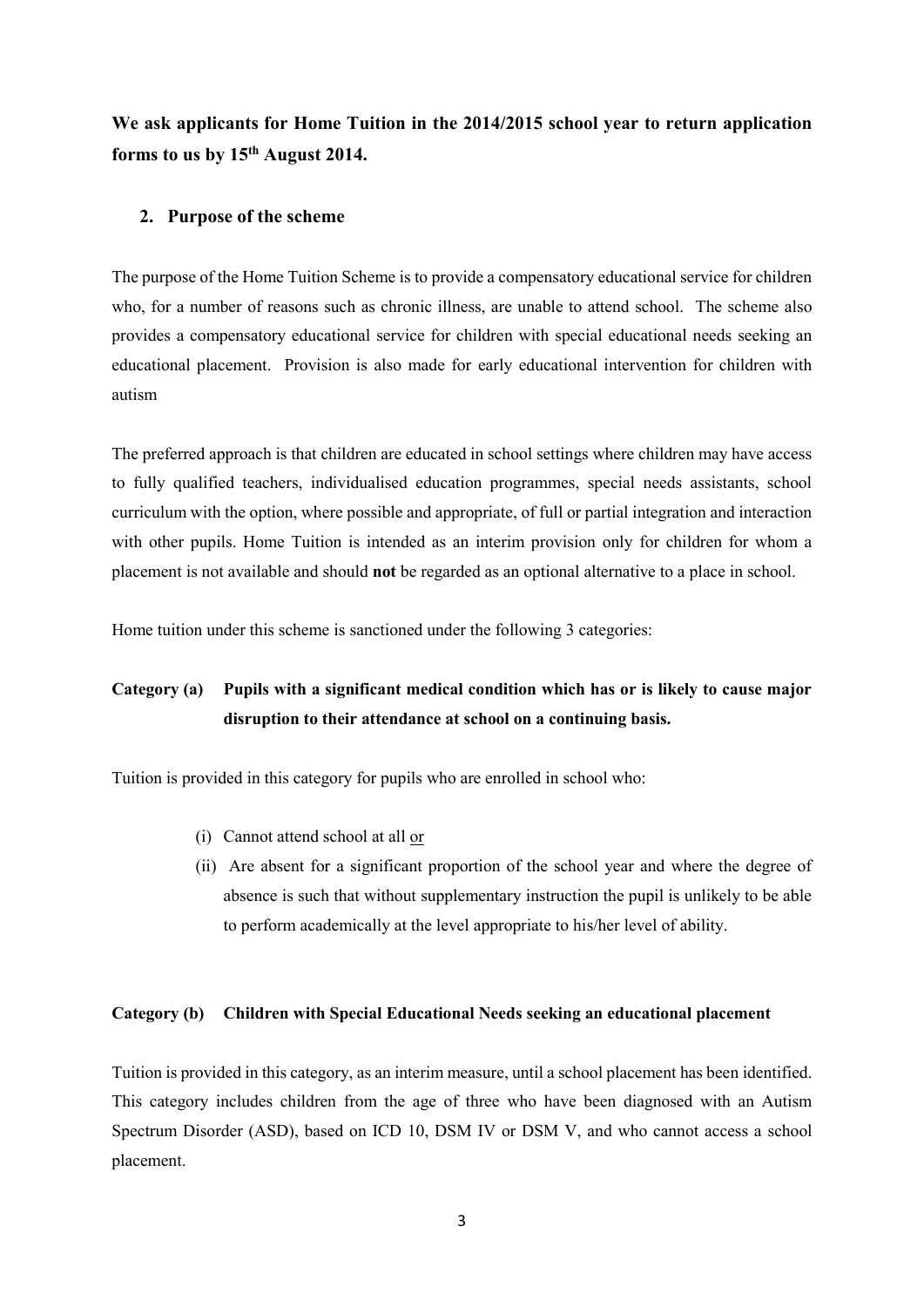Therefore home tuition funding is only provided to children aged between 3 years and 4 years of age with a diagnosis of ASD where a placement in an early intervention setting is not available.

Home tuition funding is not provided to children with ASD over the age of four where a school placement is available. A school placement can be a place in a mainstream class in a mainstream school - with additional resources allocated by the NCSE, a place in a special class for children with ASD in a mainstream school, a place in an early intervention class for children with ASD or a special school which enrols children with ASD.

# **Category (c) Children aged between 2 ½ and 3 years of age (who have been assessed with an Autism Spectrum Disorder based on the DSM IV or DSM V or ICD 10 criteria).**

Home Tuition funding is provided for children with a diagnosed ASD aged between 2½ and 3 years of age as they cannot enrol in a school until they reach the age of three.

#### **3. General Information**

- Parents/Guardians will be required to complete an application form and are requested to pay particular attention to the documentation/information that is required. It should be noted that sanction is only available on completion of the full application process which culminates in the issue of an approval letter confirming the date of commencement of the tuition.
- In certain cases, where no tutor has been nominated by the applicant, initial sanction will be given. However, the tuition cannot commence until the tutor has been nominated and approved by the Department.
- Home Tuition is for educational teaching intervention only. The provision of therapeutic services such as Speech and Language Therapy, Occupational Therapy, psychological services, etc. will require engagement with the Health Service Executive (HSE). Home Tuition funding may not under any circumstances be used for such services. In this regard, the Department reserves the right to evaluate the education provision being delivered as part of the funding provided and all hours are approved subject to this condition.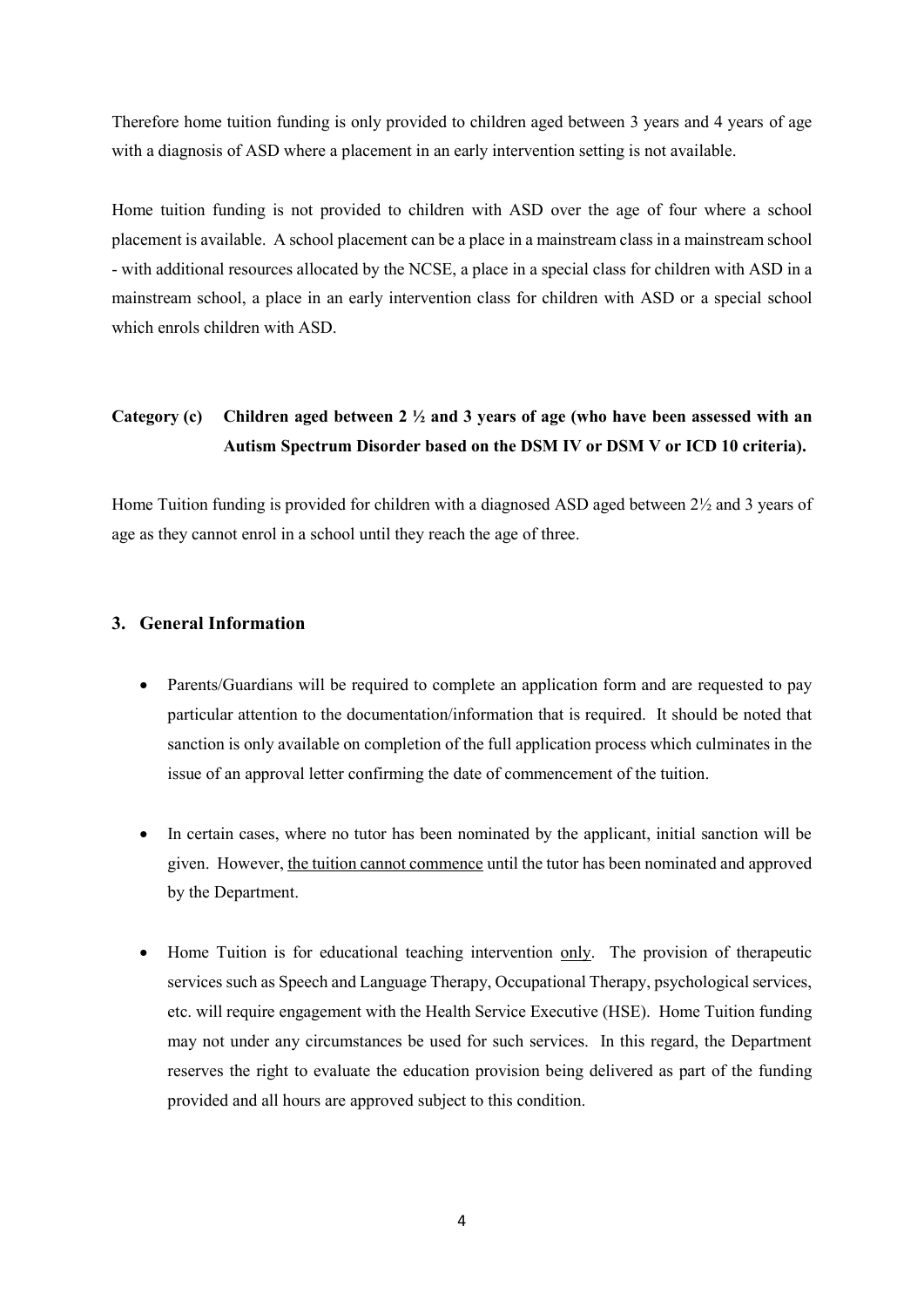- Please note that applications for Home Tuition are accepted in the knowledge that information supplied, including Personal Public Service Number (PPSN), will be shared between the HSE, National Council for Special Education (NCSE), Department of Children and Youth Affairs and the Department of Education and Skills to ensure that duplicate funding does not occur.
- Unused hours from any given week cannot transfer to a subsequent week. Parents/Guardians are especially required to note this limitation on the weekly tuition available and tutors are required not to exceed this limitation with any one pupil. Ideally, Home Tuition should reflect the school day (9am  $-$  6 pm). Therefore, Home Tuition should not take place during school holidays, bank holidays and weekends.
- All references to "schools" or "school placements" refer to State schools which are recognised by the Department of Education and Skills.
- Once a child has been diagnosed with an Autism Spectrum Disorder, parents/guardians should make immediate contact with their local Special Educational Needs Organiser (SENO) to establish whether there is/will be a school place in their locality. If not, parents/guardians should supply the SENO with their child's details and to include any professional reports to ensure that planning for their child's future education can commence at the earliest opportunity. Your local SENO contact details are available on [www.ncse.ie.](http://www.ncse.ie/)
- Seeking a school placement and the subsequent enrolment of a child in school is the responsibility of parents/guardians. Home Tuition will not be available where a school placement has been identified: similarly, failure to enrol a child in school will not give rise to eligibility under this scheme. Parents/Guardians experiencing difficulties in locating a school placement may contact their local SENO. However, in order to assist the SENO, parents/guardians should provide documentary evidence of the schools that they already applied to and pursued for placements.
- Parents/Guardians may also wish to access "Choosing a School A guide for Parents and Guardians of Children  $&$  Young People with Special Educational Needs" – a publication which is accessible on the website of the National Council for Special Education – www.ncse.ie.
- If a school refuses to enrol a child, aged over 4, it is open to a parent to appeal the refusal to enrol their child through section 29 of the Education Act where there is a placement available in the school. Home Tuition may not be available in the event that the refusal to enrol has not been appealed.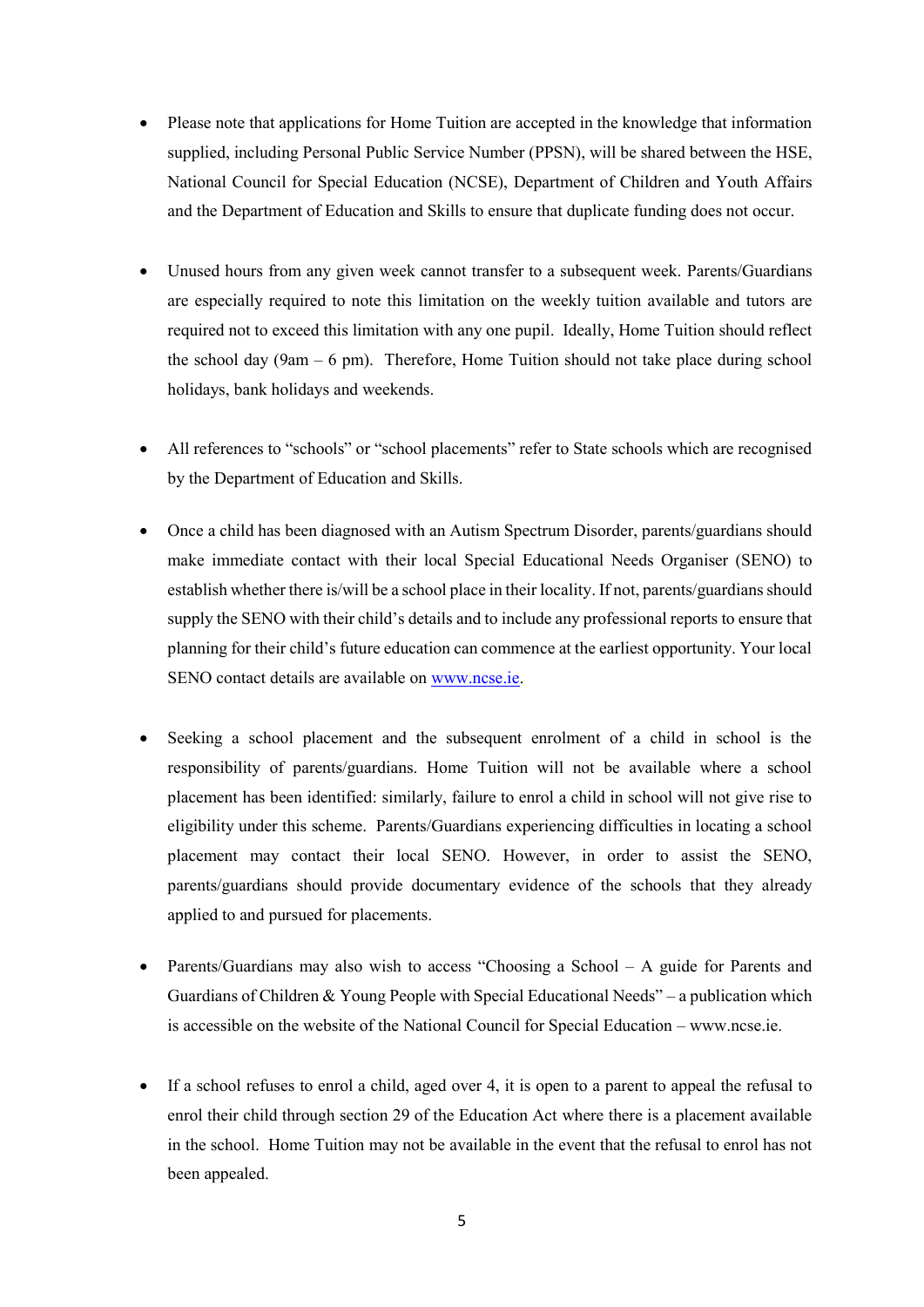Please note that where a child has not availed of a placement available to him/her, they will not be eligible for any provision under the Home Tuition scheme at any point during the academic year nor will they be eligible under the terms of the July Education Programme.

#### **Role of the National Council for Special Education in the context of the Home Tuition Scheme:**

In the context of applications made under the Home Tuition scheme, the role of the NCSE is to confirm that no placement is available for a child in a school setting. Should a special class or special school place be required the SENO can advise parents/guardians accordingly.

#### **When Placements Become Available During the 2014/15 School Year:**

Places in mainstream classes, special classes and/or in special schools can become available during the school year – sometimes very early in the school year. In the event that a child over 3 years of age is being funded through the Home Tuition scheme, and a placement becomes available, the SENO will advise the parents/guardians of all children in the general school placement area as well as the Department of Education and Skills that such places are now available. Parents/Guardians in receipt of home tuition funding will be requested to provide evidence to the Department of their application to secure the available placement. Home tuition funding will be discontinued in any case where the parent does not apply for such placements. In order for home tuition funding to continue, parents/guardians must be able to demonstrate to the Department that such applications have been made within 3 weeks of being notified by the SENO and that the application to the school for enrolment has not been successful. Where the parent's application for enrolment has been successful, the Department may consider on request the continuation of Home Tuition for a specified period and on a reduced basis to allow the child to transition into the new placement where such an extension of the provision is deemed necessary. However, this is entirely conditional upon the child being enrolled in the school.

This circular, together with all relevant information, will be available to download from the Department's website - [www.education.ie](http://www.education.ie/) - under Parents/Services/Home-Tuition-Children-with-Special-Education-Medical-Needs.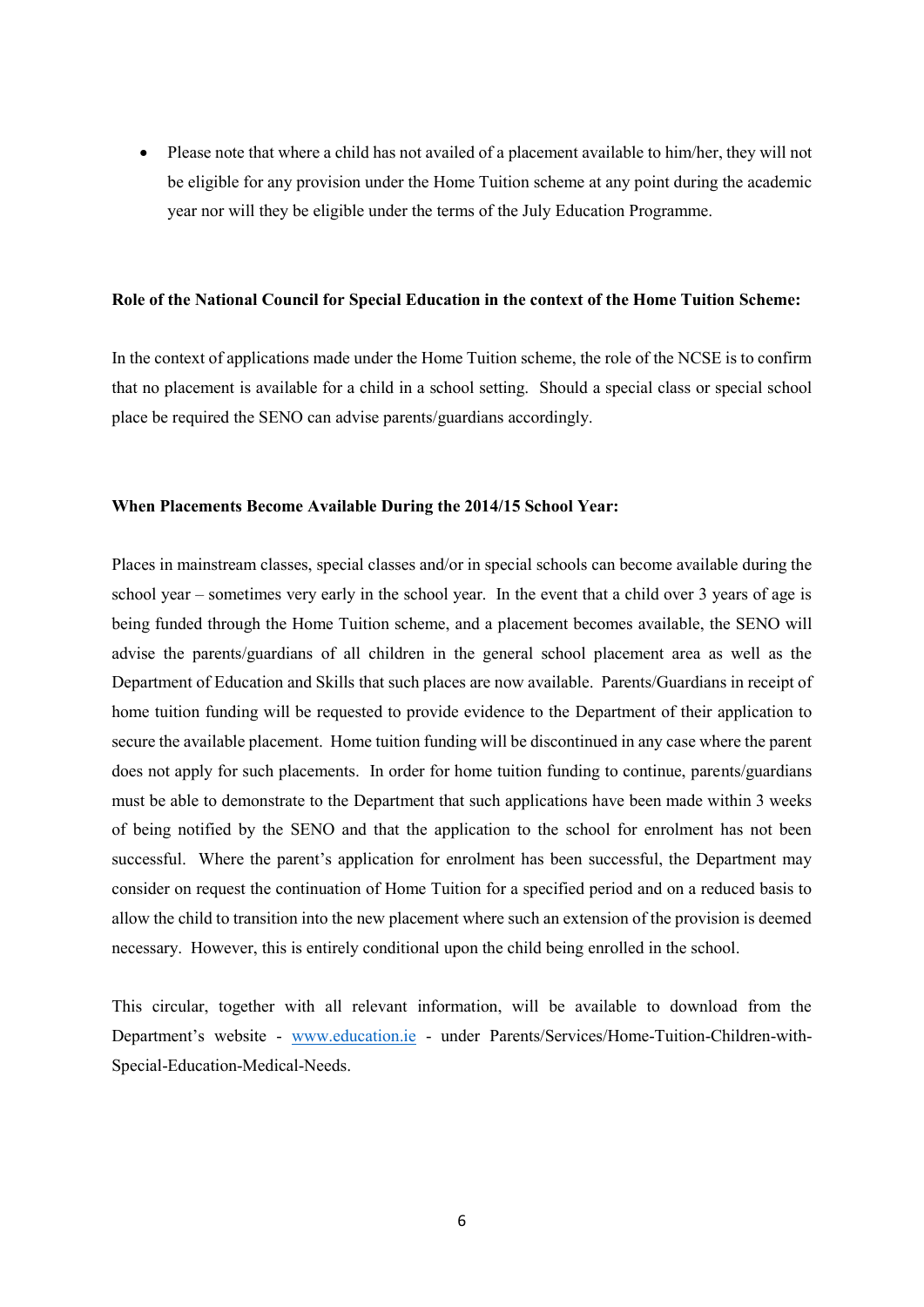## **4. Criteria for eligibility under the terms of the scheme**

**Category (a) Children with a significant medical condition which is likely to cause major disruption to their attendance at school on a continuing basis are eligible for tuition under the scheme:** 

Eligibility in this regard is assessed having regard to the pupil's attendance levels during the previous school year and, in the main, by reference to a completed medical report. Whilst this may suffice in the majority of cases, there may be cases whereby it will be necessary for the applicant to supply a separate medical /relevant professional report in order to allow the Department to fully consider the application by reference to the prescribed criteria.

- Therefore, Section 2(A) (2) of the application form must be fully completed in respect of applications arising from school phobia and/or associated depression/anxiety and must be accompanied by a separate full report from a psychologist / psychiatrist, which should clearly confirm the diagnosis, the specific reason for the pupil's absence and full details of the plans in place to reintegrate the pupil back into his/her school.
- In the case of all other medical conditions, Section 2  $(A)$  (1) of the application form should be completed in full.

## **Category (b) Children with Special Educational Needs seeking an educational placement:**

Eligibility in this regard is determined in consultation with the National Council for Special Education (NCSE) through the local Special Education Needs Organiser (SENO) as appropriate. Tuition hours are allocated to provide education for pupils seeking an educational placement as an interim measure. Section 2 (b) of the relevant application form should be completed by the applicant, which should be signed by the SENO.

The State supports early intervention for children with special educational needs through providing funding to a number of crèche/pre-school settings including:

- Early Intervention settings attached to mainstream and special schools
- Early Intervention settings attached to HSE funded service providers.
- Private pre-school settings supported by the Early Childhood Care & Education Scheme (ECCE).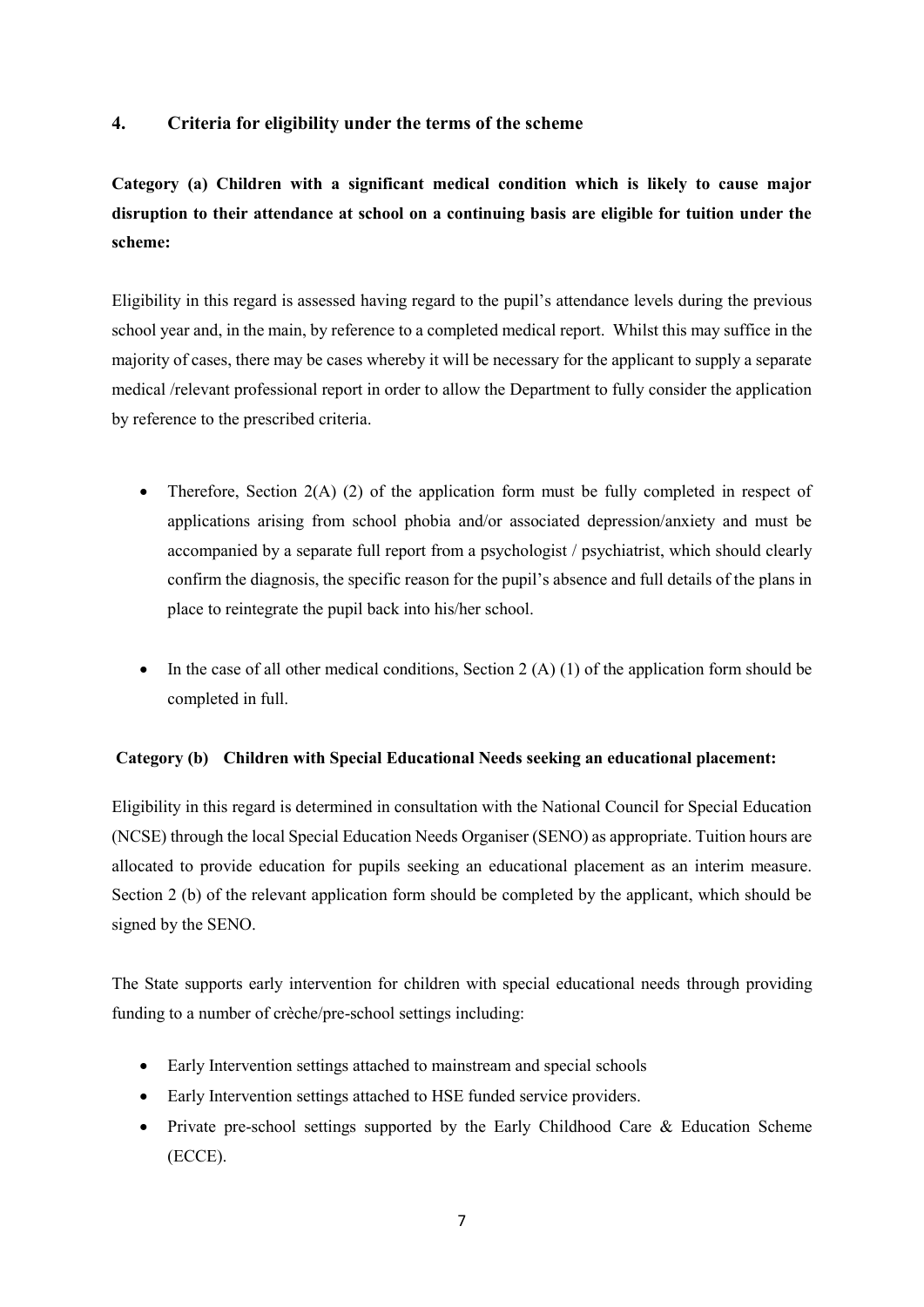- Private pre-school settings supported by HSE grant aid or HSE funded Pre-School Assistant.
- Home Tuition Scheme for children aged between 3 years and 4 years of age with a diagnosis of autism where a placement in an early intervention setting is not available.

The intention is over time to support a single early intervention setting structure. In the meantime, subject to availability of service and where applicable meeting the eligibility criteria for support, parents/guardians can access one or more of the above mentioned early intervention settings.

**Please note that the maximum number of hours which can be availed of under the above schemes is 20 hours per week. In certain circumstances attendance in an early intervention setting (excluding school-based settings) may be supplemented by home tuition. Parents/Guardians are requested to note the relevant section on the application form and to declare if their child is availing of any of the schemes listed above. Similarly, if the child avails of one of the schemes after the application for Home Tuition has been processed, parents/guardians must notify this Department immediately.**

# **Category (c) Children between 2 ½ and 3 years of age (who have been assessed with an Autism Spectrum Disorder based on the DSM IV or DSM V or ICD 10 criteria).**

Eligibility in this regard is dependent on a diagnosis of an Autism Spectrum Disorder using the DSM IV or DSM V or ICD 10 criteria.

## **5. Allocation of hours under the terms of the scheme**

# **(a) Pupils with a significant medical condition which is likely to cause major disruption to their attendance at school on a continuing basis.**

Generally, a range of between 2 and 10 hours may be approved with the allocation reflecting the age of the pupil and their level of attendance. As a general guide, up to 5 hours may be granted to children at primary level while pupils at post primary level are generally allocated between 7 and 10 hours.

#### **(b) Children with Special Educational Needs seeking an educational placement,**

The maximum allocation of home tuition for children awaiting a placement is 20 hours per week subject to the appropriate school calendar.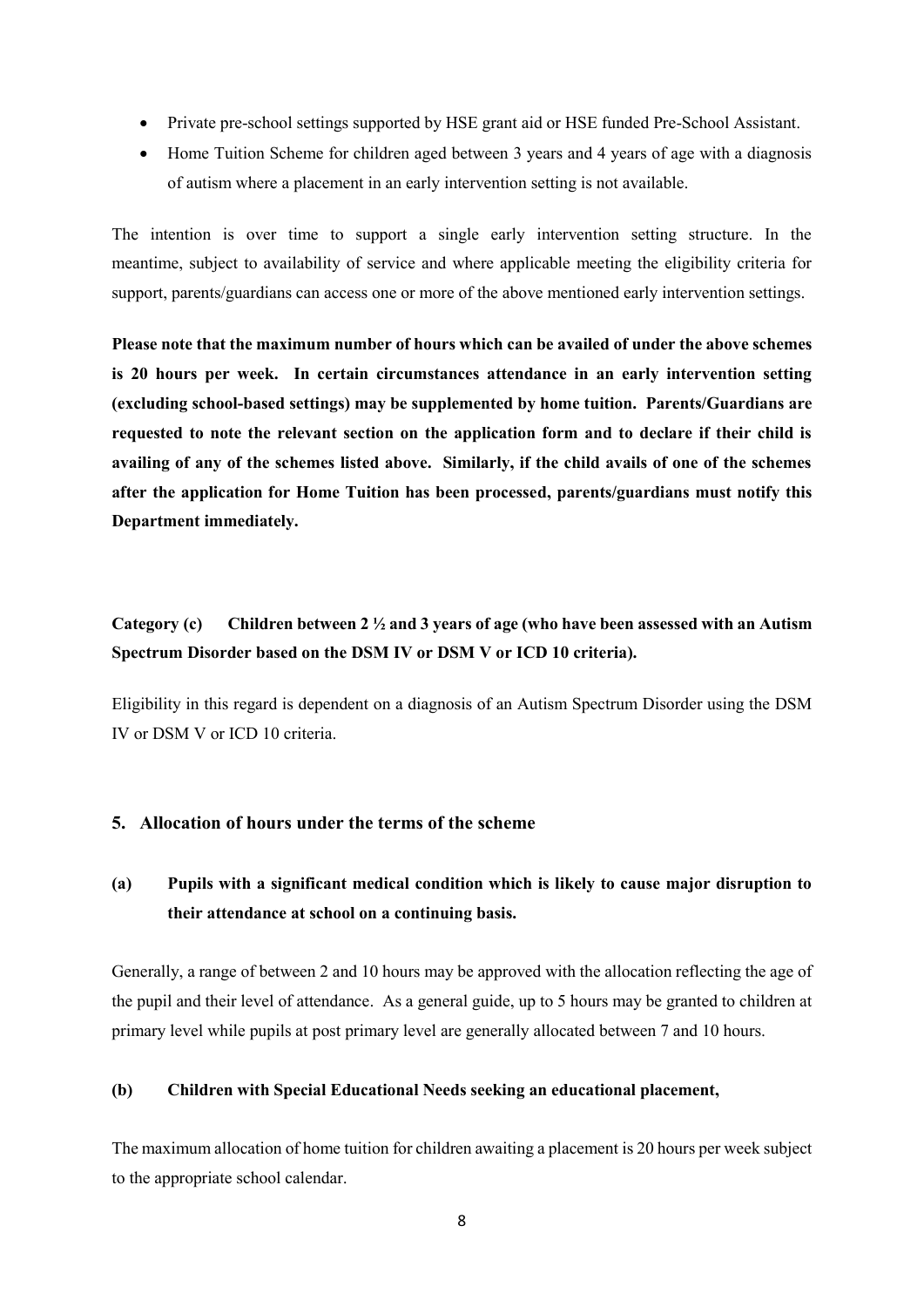## **(c) Children between 2 ½ and 3 years of age (who have been assessed with an Autism Spectrum Disorder based on the DSM IV or DSM V or ICD 10 criteria).**

The allocation for children with ASD up to 3 years of age is 10 hours tuition per week.

**All allocations to siblings will be reflective of the school grouping principle** i.e. where the pupil teacher ratio in school settings can result in one teacher being allocated to a class of six pupils with children of mixed age and ability at the appropriate educational level (i.e. primary or post primary). However, in recognition of the differentiated needs of some siblings, applications for separate allocations will be considered on a case by case basis.

Under the scheme, in certain cases and where appropriate having regard to the criteria, Home Tuition may be extended until the end of July. Similarly, for children who qualify, their school year may be extended until the end of July under the terms of the July Education Programme. You may wish to note that in cases where more than one member of the same family qualify for such an extension under either of the above schemes, a combined allocation will apply. Again, applications for separate allocations will be considered on a case by case basis.

#### **6. Qualifications of tuition providers**

As tuition takes place outside the usual school structure it is important that home tutors are qualified to provide an educational programme. Accordingly, it is a condition of the scheme that parents/guardians **must recruit a fully qualified teacher who is registered with or whose application for registration has been accepted by the Teaching Council of Ireland.**

Where all efforts have failed to secure the services of a teacher qualified to teach in the sector concerned, the Department may consider the engagement of a person who is registered with or whose application for registration has been accepted by the Teaching Council and has a primary degree (minimum Level 7 on the National Framework of Qualifications) in a relevant area, e.g. Psychology.

Parents/Guardians for whom this causes a difficulty may contact the Department directly for assistance – see contact details under Section 10 of this Circular.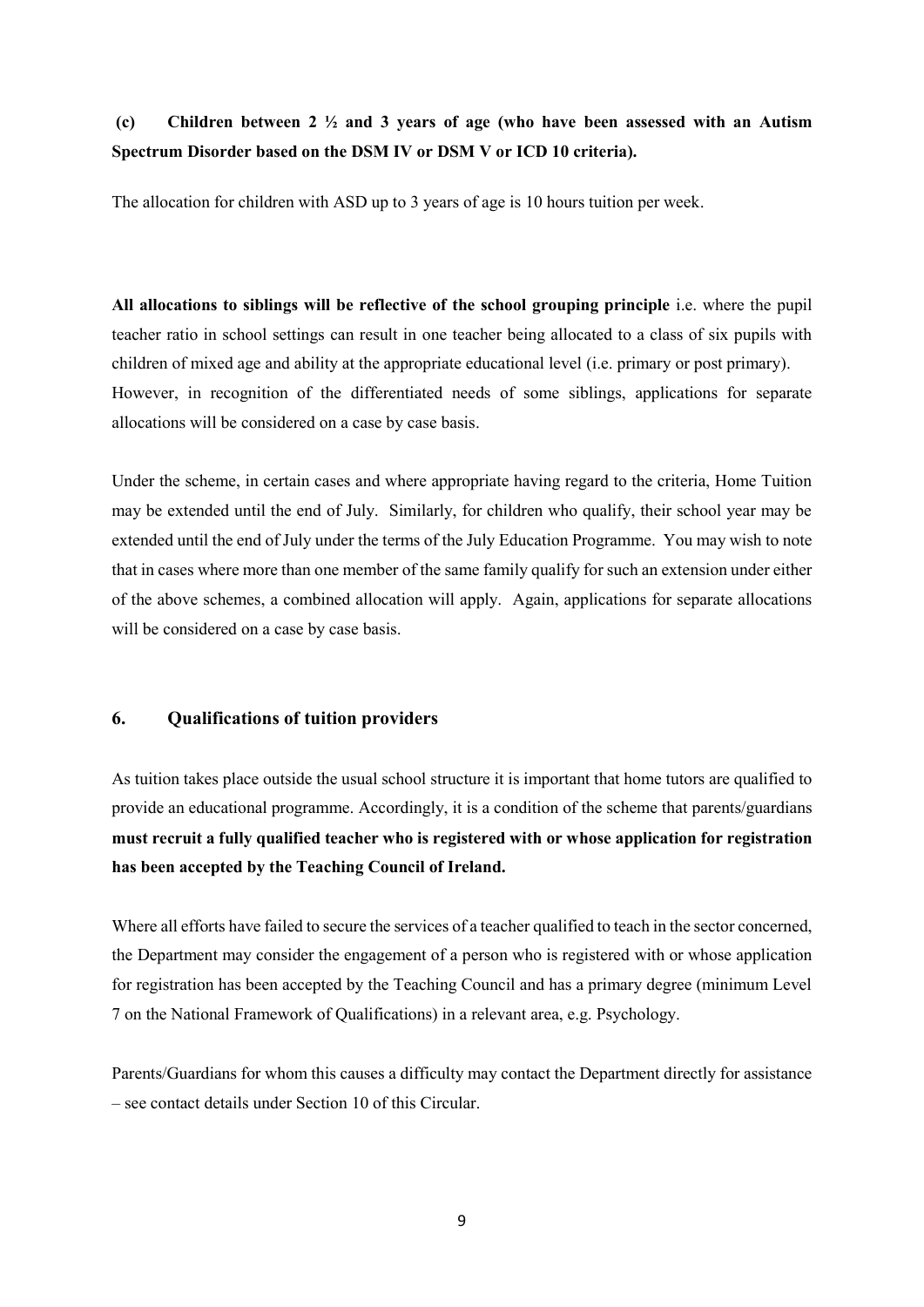Teachers must grant permission to the Teaching Council for their details to be accessible on the website of the Teaching Council in order for this Department to verify that teachers have current registration. Further information is available on [www.teachingcouncil.ie](http://www.teachingcouncil.ie/)

To be eligible for the qualified rate of payment, a tutor must be registered and recognised by the Teaching Council of Ireland in the sector in which the tuition is being provided. Tutors, who are retired, who are registered with the Teaching Council of Ireland and who are in receipt of a public pension will be paid at the modified rate.

Where a tutor intends to provide Home Tuition to 2 or more children, further details will be required before approval is given for the tuition to commence.

Parents/Guardians are **not** permitted to act as tutors for their children under the scheme.

Tuition may **not** commence until the qualifications and identification of the nominated tutor have been approved.

Teachers who are currently availing of any of the following schemes - maternity leave, sick leave, disability pension, early retirement schemes or any approved leave of absence are not eligible to deliver Home Tuition. Teachers who are on a career break should refer to circular 0010/2011 with regard to their capacity to work as a home tutor.

Parents/Guardians are advised to source a tutor at the earliest possible opportunity to allow for applications for registration/vetting to be made by the tutor to the Teaching Council of Ireland if necessary.

## **7. Vetting Arrangements**

#### **All tutors must be vetted prior to commencing the delivery of tuition.**

- Tutors who are currently registered and vetted with the Teaching Council will be required to indicate accordingly on the application form.
- Tutors who have been vetted by the Teaching Council in the current or previous calendar year need not reapply to the Teaching Council for vetting. Teachers registered with the Council who have not been vetted in the current or previous calendar year are required to complete the vetting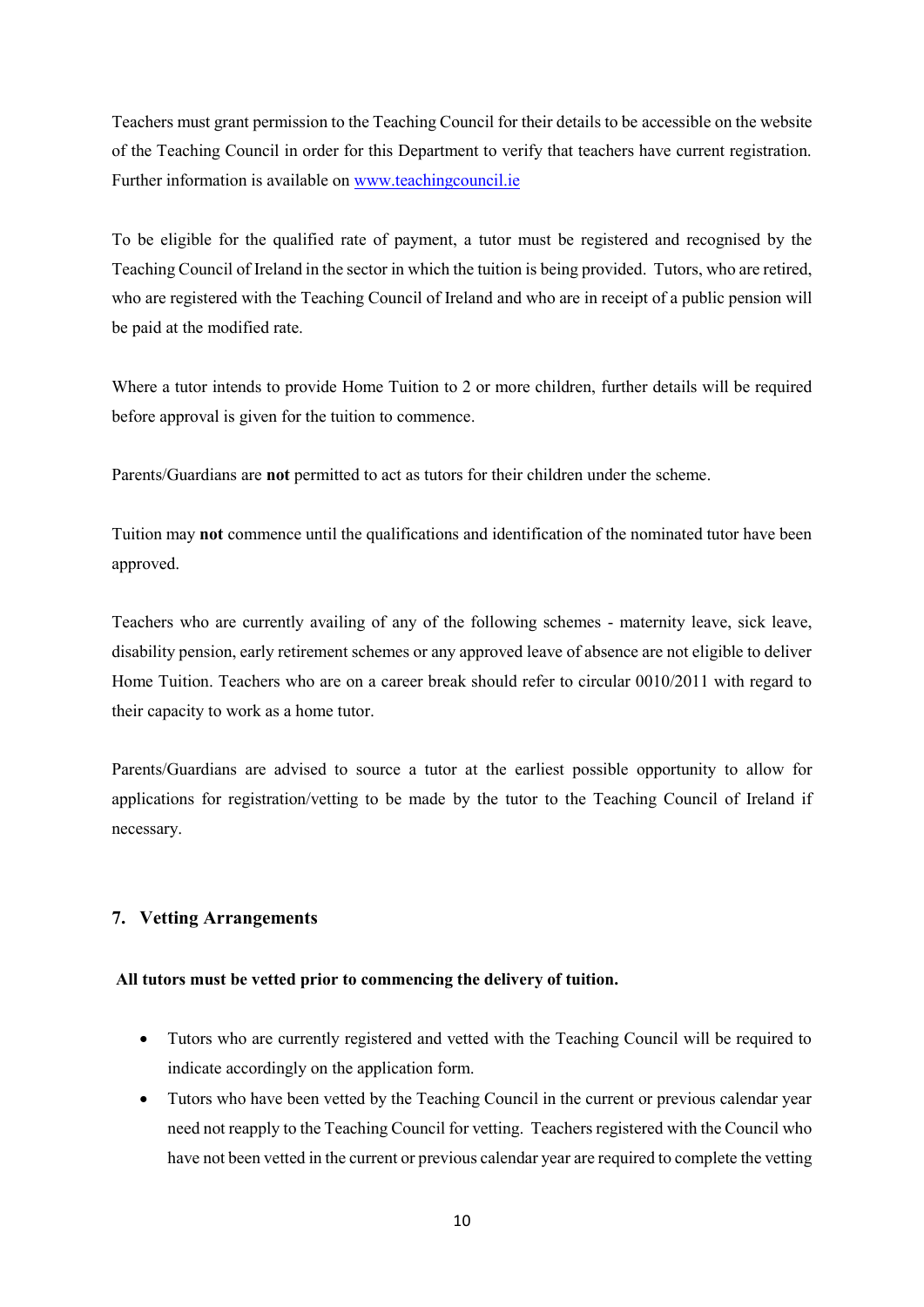process and should **request a Garda Vetting Application form on [www.teachingcouncil.ie](http://www.teachingcouncil.ie/)** Alternatively they can contact the Teaching Council at 01 6517900.

- Tutors whose applications for registration and vetting has been accepted by the Teaching Council of Ireland should provide evidence of this
- **Please note that each application must be accompanied by a Statutory Declaration Form and a Form of Undertaking (Appendices 1 & 2 respectively of the Application Form).**

## **8. Child Protection**

[Children First: National Guidance for the Protection and Welfare of Children 2011](http://www.dcya.gov.ie/documents/child_welfare_protection/ChildrenFirst.pdf) promotes the protection of children from abuse. It sets out what organisations need to do to keep children safe, and what different bodies and the general public should do if they are concerned about a child's safety and welfare.

Information on Child Protection can be obtained on the Department's website – [www.education.ie](http://www.education.ie/) – under Parents/Information/Complaints-Bullying-Child-Protection-Discrimination.

## **9. Payment Procedures**

Parents/Guardians are advised that, under no circumstances will home tuition funding be backdated. Home tuition funding should not commence until the approval letter is received by the parent/guardian confirming the date of commencement of the tuition and where the nominated tutor has been cleared for engagement by the parent/guardian

The Department will issue an advance of the home tuition grant aid where possible provided both the child and the tutor are approved for the same duration upon receipt of a completed claim form.

If approval is not issued for the entire advance period of Sept - Dec or Jan - June payment must be made monthly in arrears and no advance payment can be issued. Once approval has been granted for the provision of Home Tuition, the approval letter is copied to the home tuition payment section of this Department. All further dealings will be with the payment section. Details of payment rates are attached in the Appendix. However if the circumstances for which home tuition was granted change then the Special Education Section should be informed immediately.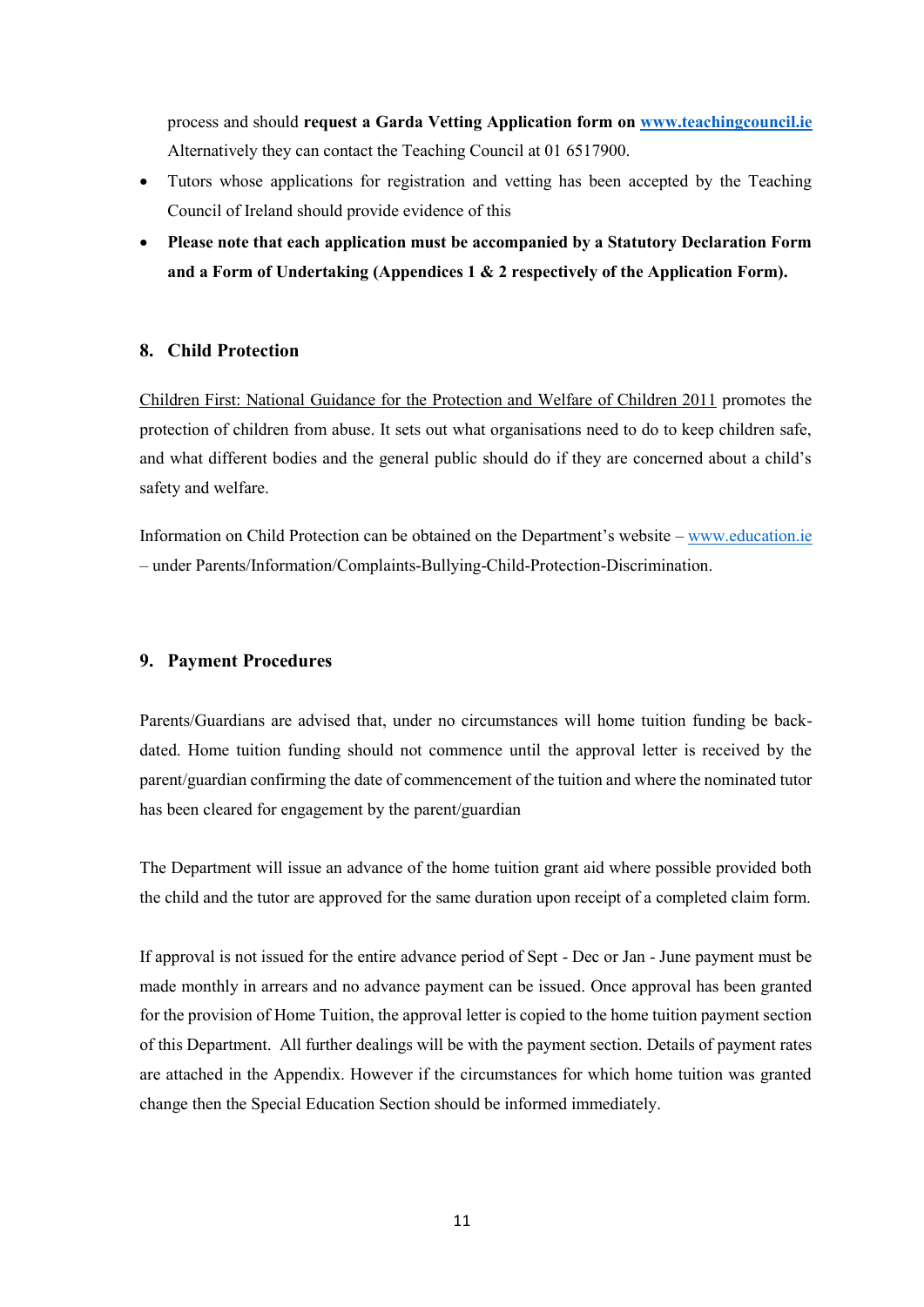#### **How the grant is paid**

**Parents and Legal Guardians are recommended to read the FAQ notes on the payment procedures for the Home Tuition Grant Aid before any tuition is provided. The FAQ should be downloaded from the website of this Department at [www.education.ie](http://www.education.ie/)** under Parents/Services/Home-Tuition-Children-with-Special-Education-Medical-Needs/FAQS.

Home Tuition grants are paid using two separate methods:

(A) If home tuition is provided by a teacher who is currently on the primary teachers' payroll of the Department of Education and Skills as a **permanent primary** school teacher, payment will be made directly to the teacher through the Department's payroll.

A completed claim form signed by both the parent/legal guardian and the teacher/tutor should be returned to the payments section at the end of each month. Parents/Guardians must not pay their tutors who are permanent primary school teachers as the Department will not refund any payments made by you.

(B) If home tuition is provided by a teacher / tutor who is NOT currently on the primary teachers' payroll as a permanent primary school teacher, payment must be made directly to the legal guardian. Such payments are made **only by Electronic Fund Transfer (EFT)** directly into the bank account of the legal guardian only. Direct payment into the bank account of a teacher/tutor is not permitted. Only the parent/legal guardian of the child can seek payment of Home Tuition.

#### **When will payment issue?**

Payment should issue within four to six weeks of receipt by the Department of the first completed claim form. Subsequent claims should be processed within a  $10 - 15$  working day period. Parents/Guardians should note that where they have engaged the services of a tutor who is not qualified to teach in the sector concerned, the grant aid cannot be issued in advance but must be claimed monthly in arrears. Where parents/guardians engage a qualified tutor, the home tuition may be issued in advance subject to certain criteria which are outlined in the detailed FAQ which is available on the website of this Department. It should be noted that if more than one tutor is providing tuition to a child at different rate of payment, advance payments are not possible and parents/guardians will have to claim on a monthly basis in arrears. Parents/Guardians are strongly recommended to read the published FAQ in order to familiarise themselves with the payment options available to them.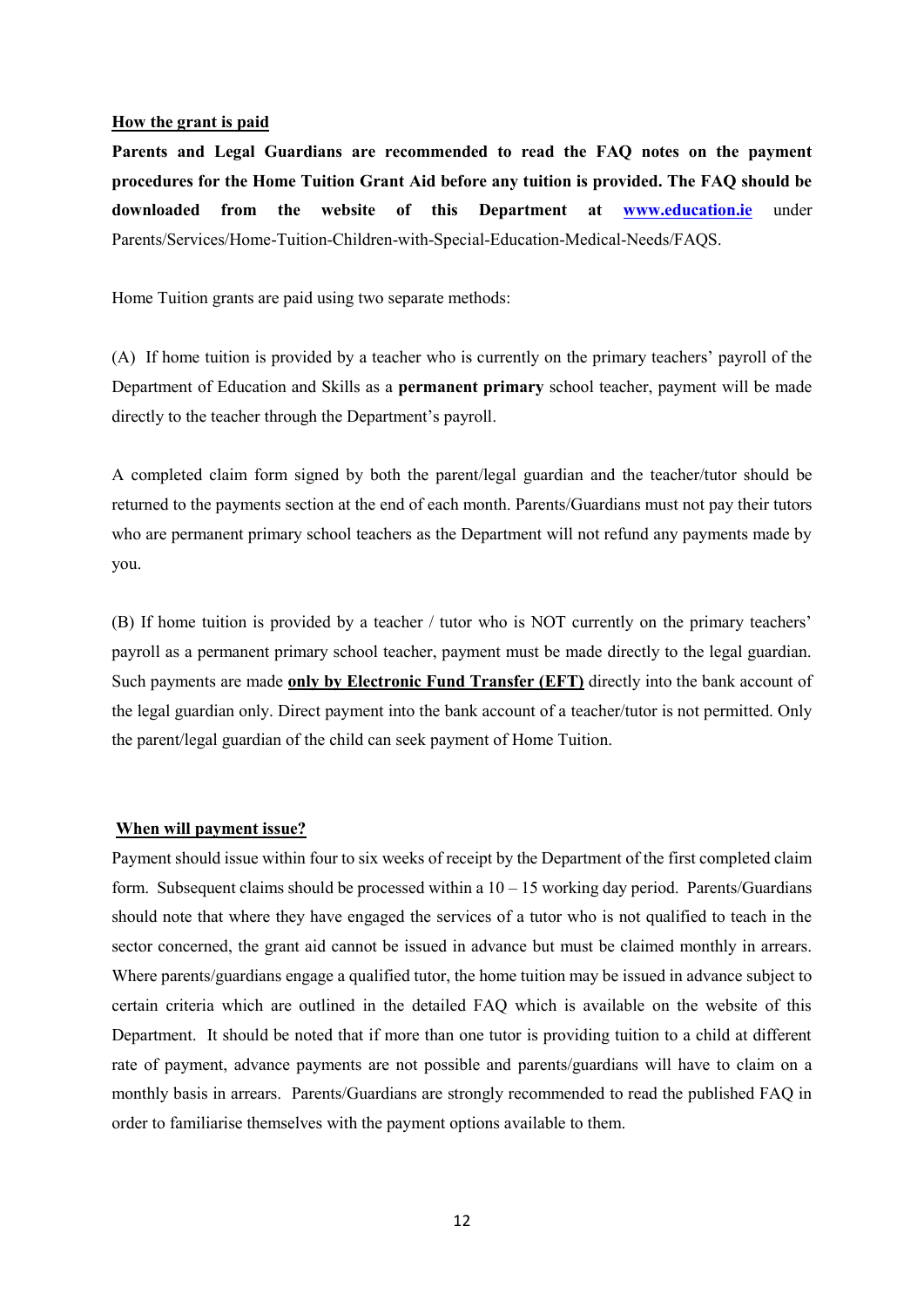#### **Other issues relating to the payment of Home Tuition:**

To comply with existing legislation, the PPS numbers of all persons, both parent(s)/legal guardian(s) and teacher(s)/tutor(s) must be supplied in order for payment to be considered.

**Parents/legal guardians** who receive direct grant payments must provide a current tax clearance certificate in their own name. Payments cannot issue until this tax certificate is submitted. Information on tax clearance certificates can be obtained by accessing [www.revenue.ie.](http://www.revenue.ie/) An application for a tax clearance certificate from the Revenue Commissioners can be made by accessing: [www.revenue.ie/en/business/running/tax-clearance.htmlonline.](http://www.revenue.ie/en/business/running/tax-clearance.htmlonline)

Parents/Guardians, teachers and tutors should note that, under existing legislation, financial details in respect of this scheme are forwarded annually to the Revenue Commissioners.

No travel or subsistence allowances are applicable for home tuition.

Additional claim forms for the payment of the home tuition grants are available at [www.education.ie](http://www.education.ie/) under Parents/Services/Home-Tuition-Children-with-Special-Education-Medical-Needs.

## **10. Queries and Appeals**

#### **Queries and appeals in relation to the Home Tuition Scheme can be addressed to:**

Home Tuition Unit, Special Education Section, Department of Education & Skills, Athlone, Co. Westmeath Contact No: 090 648 4187 Email Address: special education@education.gov.ie

#### **Queries in respect of Home Tuition payments can be addressed to:**

Special Needs and Tuition Grants, Schools Division – Financial, Department of Education & Skills, Athlone, Co. Westmeath Contact No: 090 6483750, 090 6484239, 090 6483872. Email Address: [sntg@education.gov.ie](mailto:sntg@education.gov.ie)

Jim Mulkerrins Principal Officer Special Education Section

June 2014